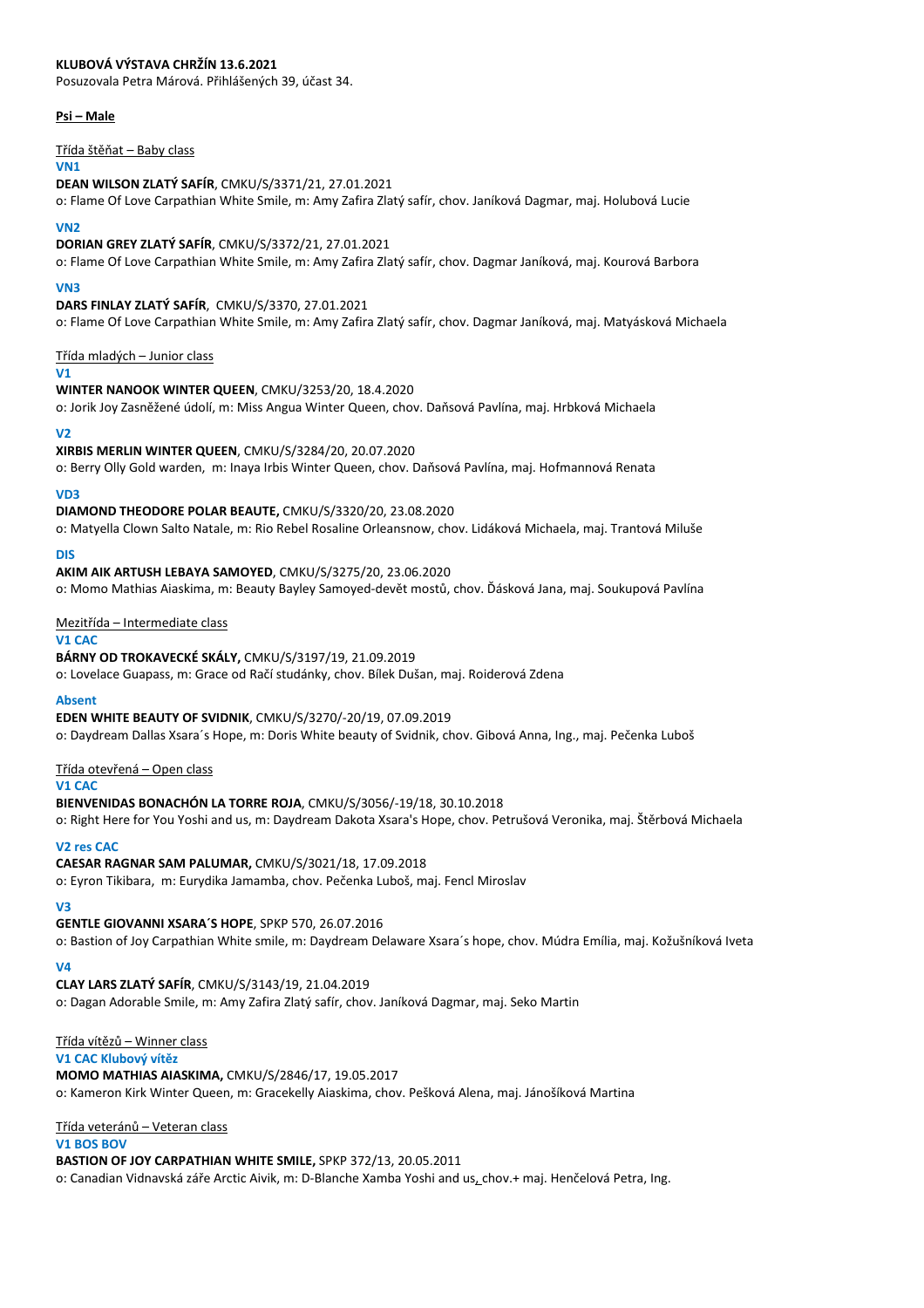## **Feny – Female**

# Třída mladých – Junior class

#### **V1 CAJC BOJ KV mladých INCREDIBLE IRIS CARPATHIAN WHITE SMILE**

CMKU/S/3273/-20/20, 12.03.2020**,** o: Faith love&hope Carpathian white smile, m: Everything Changes Carpathian white smile, chov. Henčelová Petra, Ing., maj. Šifalda Svatopluk

#### **V2**

#### **ABIGAIL SNOW VALLEY WOLFS,** CMKU/S/3280/20, 15.06.2020

o: Mishka Na Severe Cookie Whisperer, m: Fabulous Eleanor Tikibara, chov.+ maj. Schejbal Jakub

#### **V3**

## **I AM YOUR ILLUSION CARPATHIAN WHITE SMILE**

CMKU/S/3272/-20/20, 12.03.2020, o: Faith love&hope Carpathian white smile, m: Everything Changes Carpathian white smile, chov. Henčelová Petra, Ing., maj. Fencl Miroslav

## **V4**

**BEAUTY PERFECTION O´JEDI SNOW-WHITE MELODY**, CMKU/S/3271/-20/20, 28.02.2020

o: Grand Smile Forever My Arctic Challenge, m: Wendy Winky Art of Joy, chov. Wojciech Góralski, maj. Fencl Miroslav

## **V**

**DEBBÍ TRIX SANTINIHO HVĚZDA,** CMKU/S/3239/20, 02.04.2020

o: Gregory od Račí studánky m: Brixi Santiniho hvězda, chov. Junová Ivana, maj. Fenyková Tereza

## **VD**

**AIRIN AIKA LEBAYA SAMOYED,** CMKU/S/3277/20, 23.06.2020

o: Momo Mathias Aiaskima, m: Beauty Bayley Samoyed-devět mostů, chov.+maj. Ďásková Jana

## **VD**

**FIAMI WHITE BEAUTY OF SVIDNIK,** 35436, 26.07.2020

o: Kenshi of Carusoe, m: Wish of Luck Orleansnow, chov. Gibová Anna, Ing., maj. Gurich Anastasiya

#### **Absent**

**ISABELL CARRINE GOLD WARDEN,** CMKU/S/3224/20, 24.01.2020

o: Berry Olly Gold warden m: Gesta Solveig Iz Severnoy Yarangi, chov. Hrabcová Eva, maj. Černá Markéta

## Mezitřída – Intermediate class

## **V1 CAC**

## **IN THE NAME OF LOVE CARPATHIAN WHITE SMILE** SPKP 839, 12.03.2020

o: Faith love&hope Carpathian white smile, m: Everything Changes Carpathian white smile, chov.+maj. Henčelová Petra, Ing.

## **V2 res CAC**

**BREYA OD TROKAVECKÉ SKÁLY,** CMKU/S/3202/19, 21.09.2019, o: Lovelace Guapass, m: Grace od Račí studánky, chov.+maj. Bílek Dušan

# **V3**

# **VITTORIE VERONIE WINTER QUEEN**, CMKU/S/3217/20, 26.01.2020

o: Eyron Tikibara, m: Cecilia Coffie z Pradědova údolíčka, chov. Daňsová Pavlína, maj. Běhalová Zuzana

# **Absent**

**BELOVED DESIRE VIOLET'S MEADOW,** SPKP 757, 16.06.2019 o: Mishka na Severe Dikiy Miod, m: Daydream Delaware Xsara's hope, chov. Paulína Benkovičová, maj. Ježková Simona

# Třída otevřená – Open class

**V1 CAC**

**CAROLLINE GRACE ZLATÝ SAFÍR,** CMKU/S/3145/19, 21.04.2019 o: Dagan Adorable Smile, m: Amy Zafira Zlatý safír, chov. Janíková Dagmar, maj. Snášelová Pavla

# **V2 res CAC**

**MELISHA MIA AIASKIMA,** CMKU/S/2848/17, 19.05.2017 o: Kameron Kirk Winter Queen, m: Gracekelly Aiaskima, chov. Pešková Alena, maj. Tomek Michal

## **V3**

## **CORRAL ISABELLE ZLATÝ SAFÍR,** CMKU/S/3147/19, 21.04.2019

o: Dagan Adorable Smile, m: Amy Zafira Zlatý safír, chov. Janíková Dagmar, maj. Hofmann Jan

## **V4**

**BLANCHE KOUZELNÝ KVÍTEK,** CMKU/S/3100/19, 08.03.2019 o: Kenshi Of Carusoe Vidnavská záře, m: May Bee Of Rose Vidnavská záře, chov.+maj. Culková Eliška

# **V**

**BORA OD TROKAVECKÉ SKÁLY,** CMKU/S/3201/19, 21.09.2019 o: Lovelace Guapass, m: Grace od Račí studánky, chov. Bílek Dušan, ma. Seifertová Pavlína